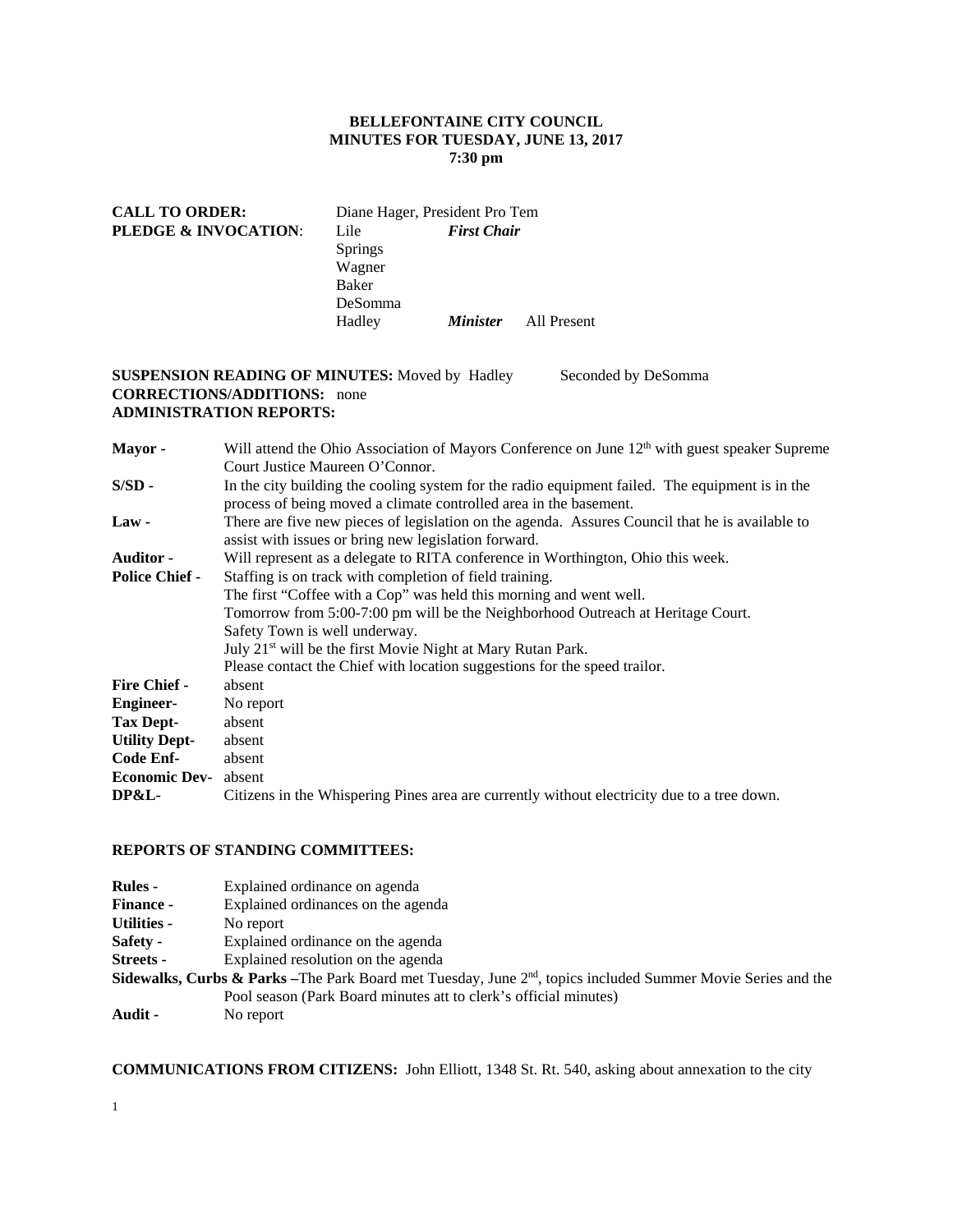sewer mainly due to a neighboring building project (Carrothers Car Lot) and the possibility of interference with drain line. Mr. Holycross addresses the annexation process and suggests working with Council and the Engineering Department. Mr. Notestine adds that there is a time issue.

## **INTRODUCTION OF ORDINANCES:**

## **1. ORDINANCES FOR 1ST READING**

R17-25 A. A RESOLUTION ENACTED BY THE CITY OF BELLEFONTAINE, OHIO WHEREAS ON THE 24TH DAY OF NOVEMBER, 2015, THE LPA ENACTED LEGISLATION PROPOSING COOPERATION WITH THE DIRECTOR OF TRANSPORTATION FOR THE PROJECT CONSISTING OF MILL AND FILL WITH 1.75" ASPHALT CONCRETE, LYING WITHIN THE CITY OF BELLEFONTAINE. **STREET** 

| Adoption – | Moved by Hadley, seconded by DeSomma | V All Aves |
|------------|--------------------------------------|------------|
|------------|--------------------------------------|------------|

17-26 B. AN ORDINANCE AUTHORIZING AND DIRECTING THE MAYOR AND/OR SERVICE SAFETY DIRECTOR TO APPLY FOR AND ACCEPT A NON-PRIMARY ENTITLEMENT GRANT UNDER THE AIRPORT IMPROVEMENT PROGRAM (AIP) FROM THE FEDERAL AVIATION ADMINISTRATION (FAA) AND DECLARING AN EMERGENCY IN THE CITY OF BELLEFONTAINE, OHIO. **FINANCE** 

| $3RR-$     | Moved by Baker, seconded by Wagner | V All Ayes |
|------------|------------------------------------|------------|
| Passage -  | Moved by Baker, seconded by Hadley | V All Ayes |
| Adoption - | Moved by Baker, seconded by Hadley | V All Ayes |

17-27 C. AN ORDINANCE AUTHORIZING AND DIRECTING THE MAYOR AND/OR SERVICE SAFETY DIRECTOR TO ADVERTISE FOR BIDS AND ENTER INTO CONTRACT FOR THE REHABILITATION OF APRON A AND TAXILANE A AT THE BELLEFONTAINE REGIONAL AIRPORT AND DECLARING AN EMERGENCY IN THE CITY OF BELLEFONTAINE, OHIO. **FINANCE** 

| 3RR -      | Moved by Baker, seconded by Hadley | V All Ayes |
|------------|------------------------------------|------------|
| Passage -  | Moved by Baker, seconded by Hadley | V All Ayes |
| Adoption - | Moved by Baker, seconded by Wagner | V All Ayes |

17-28 D. AN ORDINANCE AUTHORIZING THE SERVICE SAFETY DIRECTOR AND MAYOR ON BEHALF OF THE CITY OF BELLEFONTAINE TO CONTRACT FOR AND SELL CERTAIN CITY OWNED REAL ESTATE TO BELLEFONTAINE OHIO PROPERTIES LTD. PURSUANT TO SECTION 721.28 OF THE OHIO REVISED CODE AND DECLARING AN EMERGENCY IN THE CITY OF BELLEFONTAINE, OHIO. **FINANCE** 

| $3RR -$    | Moved by Baker, seconded by Wagner | V All Ayes |
|------------|------------------------------------|------------|
| Passage -  |                                    |            |
| Adoption – |                                    |            |

17-29 E. AN ORDINANCE AUTHORIZING THE SERVICE SAFETY DIRECTOR AND MAYOR ON BEHALF OF THE CITY OF BELLEFONTAINE TO CONTRACT FOR AND SELL CERTAIN CITY OWNED REAL ESTATE TO LUTHERAN COMMUNITY SERVICES PURSUANT TO SECTION 721.28 OF THE OHIO REVISED CODE AND DECLARING AN EMERGENCY IN THE CITY OF BELLEFONTAINE, OHIO. **FINANCE**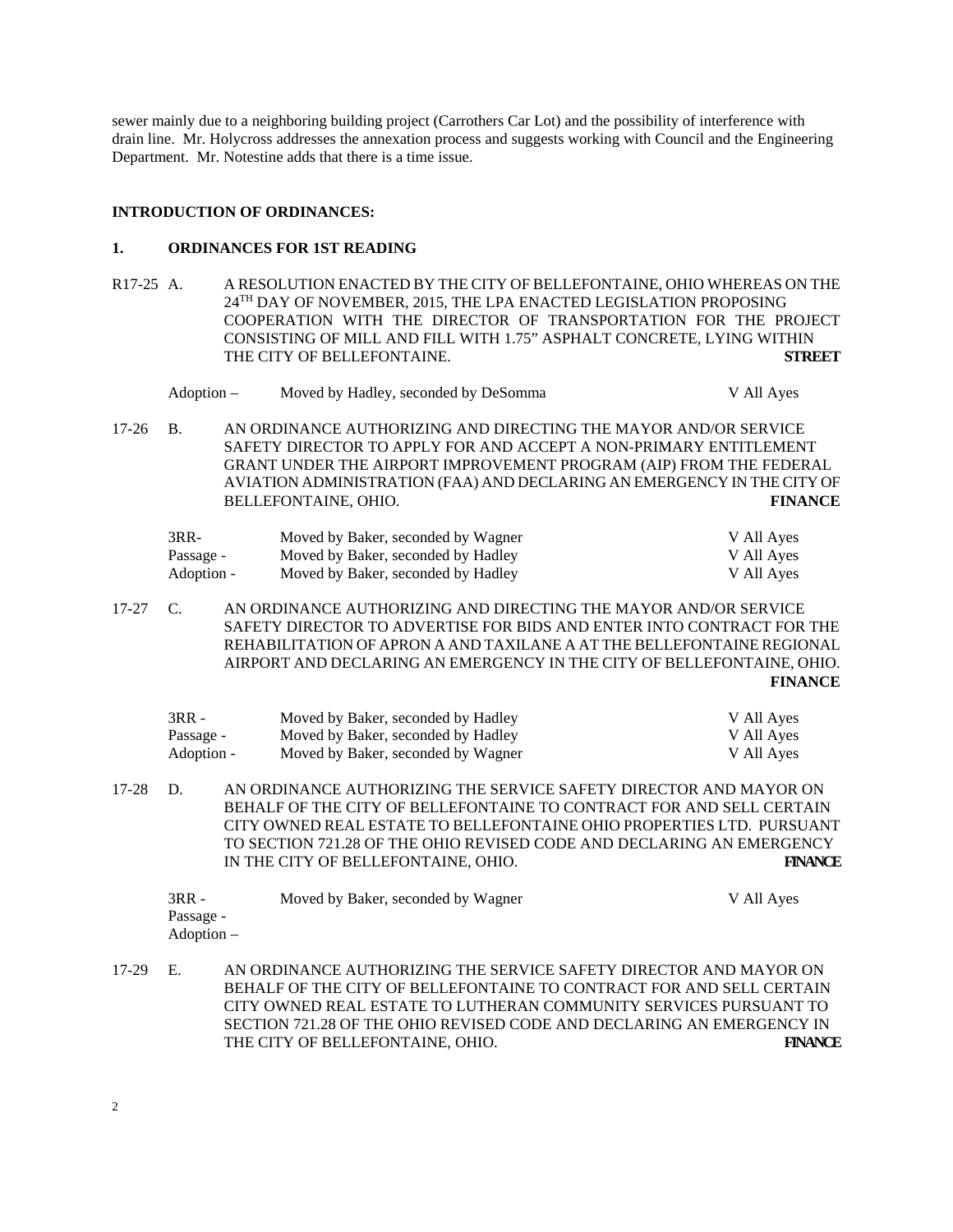#### **2. ORDINANCES FOR 2ND READING**

17-22 A. AN ORDINANCE AUTHORIZING AND DIRECTING THE SERVICE-SAFETY DIRECTOR TO ENTER INTO A SITE AGREEMENT LEASE WITH GOLDSTAR COMMUNICATIONS LLC dba TKTELCO WIRELESS FOR WIRELESS COMMUNICATION ANTENNAE AND DECLARING AN EMERGENCY IN THE CITY OF BELLEFONTAINE, OHIO. **FINANCE** 

*Motion to table Ordinance 17-22 indefinitely moved by* Baker, *seconded by* DeSomma *V All Ayes* 

3RR - Passage - Adoption –

Passage-

17-23 B. AN ORDINANCE TO APPROVE, ADOPT AND ENACT THE 2017 REPLACEMENT PAGES TO THE CODIFIED ORDINANCES AND DECLARING AN EMERGENCY IN THE CITY OF BELLEFONTAINE, OHIO. **RULES** 

| 3RR-      | Moved by Hadley, seconded by DeSomma | V All Ayes |
|-----------|--------------------------------------|------------|
| Passage-  |                                      |            |
| Adoption- |                                      |            |

17-24 C. AN ORDINANCE AUTHORIZING THE SERVICE-SAFETY DIRECTOR AND POLICE CHIEF TO ENTER INTO A MEMORANDUM OF UNDERSTANDING WITH THE BELLEFONTAINE CITY SCHOOL DISTRICT FOR THE PROVISION OF SCHOOL RESOURCE OFFICERS AND DECLARING AN EMERGENCY IN THE CITY OF BELLEFONTAINE, OHIO. **SAFETY**

 3RR- Moved by DeSomma, seconded by Hadley V All Ayes Passage- Adoption-

## **3. ORDINANCES FOR 3RD READING**

17-20 A. AN ORDINANCE AUTHORIZING THE HIRING OF A PART-TIME EMPLOYEE FOR THE CITY AUDITOR AND TREASURER'S OFFICES AND DECLARING AN EMERGENCY IN THE CITY OF BELLEFONTAINE, OHIO. **FINANCE** 

| Adoption – | Moved by Baker, seconded by DeSomma | V All Aves |
|------------|-------------------------------------|------------|
|------------|-------------------------------------|------------|

17-21 B. AN ORDINANCE AUTHORIZING AND CREATING A NEW PROBATION OFFICER'S POSITION FOR BELLEFONTAINE MUNICIPAL COURT AND AUTHORIZING THE SERVICE-SAFETY DIRECTOR, MUNICIPAL JUDGE AND CLERK OF COURT TO TAKE THE NECESSARY ACTION FOR THE HIRING OF SAID NEW PROBATION OFFICER AND DECLARING AN EMERGENCY IN THE CITY OF BELLEFONTAINE, OHIO. **FINANCE** 

Adoption- Moved by Baker, seconded by Hadley V All Ayes

## **COMMUNICATIONS FROM CLERK:** none